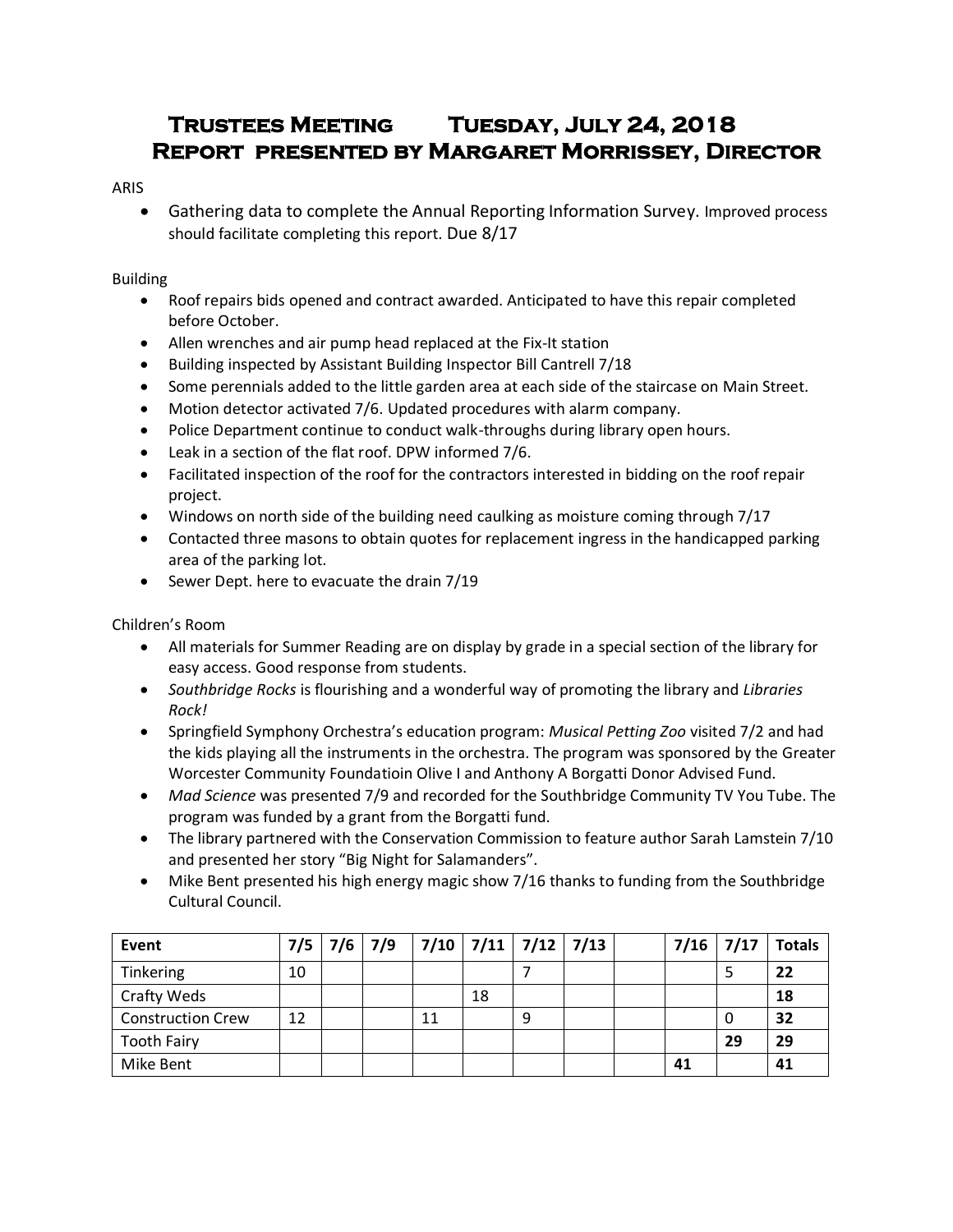| Sarah Lamstein,      |    |    |    | 29 |    |    |    |    |    | 29  |
|----------------------|----|----|----|----|----|----|----|----|----|-----|
| author               |    |    |    |    |    |    |    |    |    |     |
| Music and            |    | 15 |    |    |    |    | 16 |    |    | 31  |
| Movement             |    |    |    |    |    |    |    |    |    |     |
| <b>Mad Scientist</b> |    |    | 53 |    |    |    |    |    |    | 53  |
| Total                | 22 | 15 | 53 | 40 | 18 | 16 | 16 | 41 | 34 | 255 |

Collection Development

- Children's Fiction is the current focus
- Children's Librarian completed a BLT Class on Collection Development through the professional development offerings from MassLibrary System.

Friends of JEL

- The Annual Artful Friends drawing took place 6/28 and the winners posted in the eNewsletter and on Facebook.
- New style of book bags on sale for \$5 and are very popular.
- Membership renewal time. The numbers have decreased over the past year so a great effort is being made to promote the organization.
- Generously funding many of our programs and providing honoraria for presenters.
- New passes have been purchased by the Friends of JEL, including Eric Carle Museum, Magic Wings

### Grants

- Grant application to EnChroma for funding of EnChroma, glasses that correct 80% of colorblindness. Waiting for response to my request that the glasses would be available to use in the library for patrons to try prior to considering for purchase. No response to-date from the Lions Club request.
- Grant of \$676 awarded via the Food Services Dept. for materials in support of programming during Summer Feeding time at JEL. The musical instruments and hands-on craft items such as a loom for weaving have been a popular addition to our programming, especially during the lunch time food service.

#### Internship

**•** Peter Williams is an MLIS student at Clarion University will do his internship here  $7/6 - 8/15$ . Week 1 and 2 have been spent in User Services at Circulation and Reference/Adult Services.

#### Media

- Significant coverage being received from Southbridge Evening News, Citizen Chronicle, Focused on Southbridge and SCTV, assisting in promoting the library and our programs to a wider audience.
- Interviewed by Max 7/23 at the studio to promote the August programs.

Meetings

 Met with Paul Van Camp of the Southbridge Trail Committee to discuss the feasibility of a *Story Walk* at West Street Trail 7/16. Two story book examples have been borrowed from Springfield City Library and will be shared at today's meeting.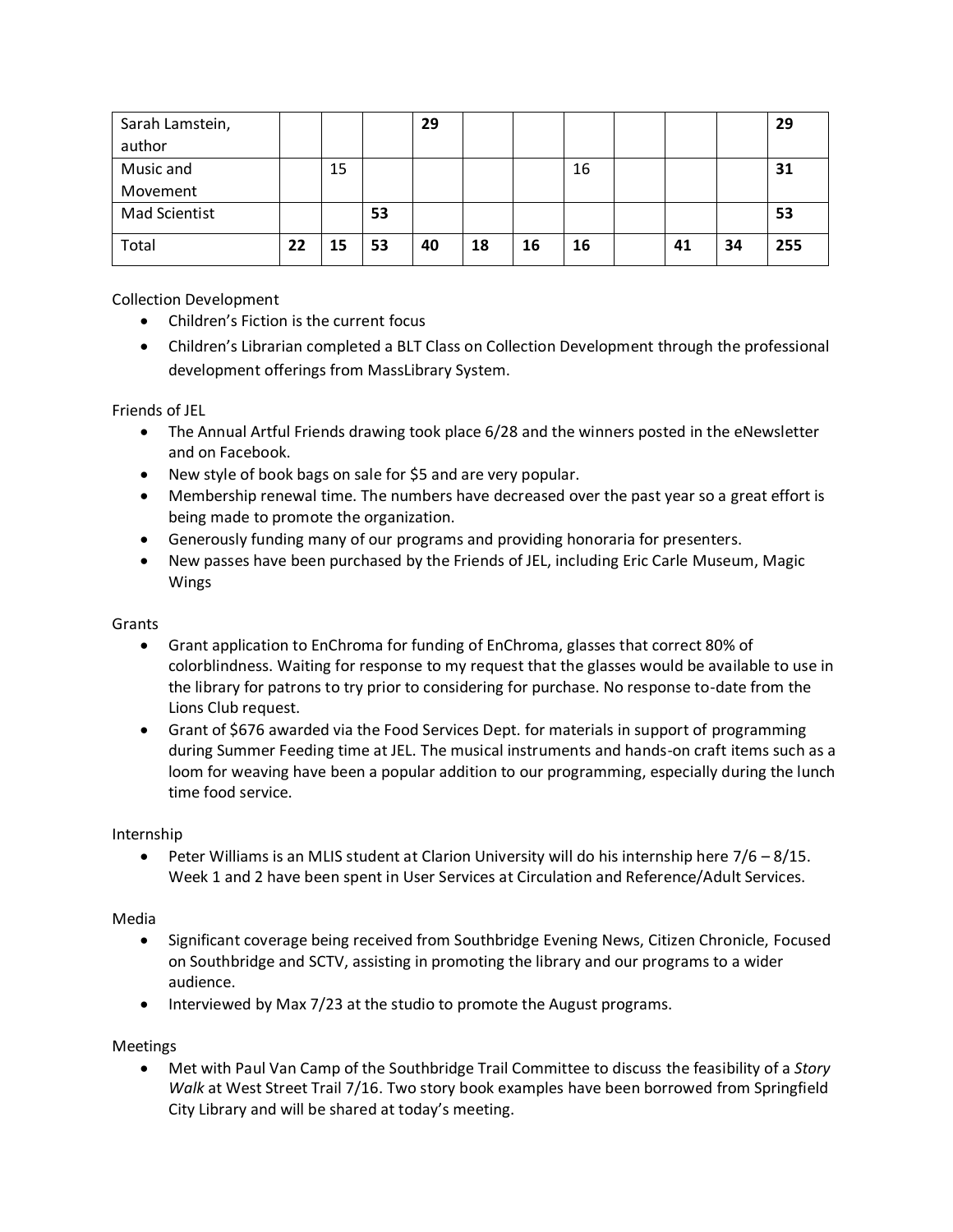Attended Community Health Network Area 5 meeting 7/20

# Museum Passes

- Created a new tri-fold brochure to help promote our Museum Pass Program.
- Two passes for the Andrew J. Petro Pool are available. One sponsored by the Friends of JEL and the other complimentary. The Pool will open for the summer Saturday, 6/23.

#### Outreach

- The Harrington Hospital Mobile unit was set up outside JEL from 11- 1pm on 7/3. A total of 45 people availed of the service.
- Adult Services Librarian and Director visited *Cops N Kids* 7/17 and talked to some of the kids about the library and some of the services.

#### Policy

- Meeting Room policy updated on website.
- Crafted draft Bicycle Loan policy and procedure

#### Programs

- *Annual Pride in Southbridge* program attracted a large audience. The speaker this year was Matt Antcil, Broadway dancer, performer; teacher and adjudicator.
- The film for the Library Box Office was *Thank You For Your Service* and screened 7/12.
- Teen craft program 7/13 making "seed bombs". 2 attended.
- Tinky Weisblat presented her unique program on her new cookbook *Love, Laughter and Rhubarb* 7/19 and served rhubarb tea and cake.

Safety and Security

- Police Officer reported he has spoken with the person panhandling in the parking lot and the community.
- Police officers conduct walk-throughs on a regular basis
- Staff requested assistance with inebriated male 6/26
- Reported 4 CDs stolen and used the security camera footage to identify person involved 7/20

#### Senior Tax Abatement

Tax Abatement personnel will assist with the Summer Feeding program this year.

#### **Staffing**

• Interviewed for the 2 vacant page positions. Grace Marderosian has been hired 7/23

#### Summer Feeding

- The program started on Monday, June  $25<sup>th</sup>$ . Lunch will be offered Monday through Friday from 11 am to 1 pm to anyone 18 years old or younger. Average of 25 meals distributed during lunch service.
- Grant awarded of just under \$700 to purchase materials in support of Libraries Rock the summer reading theme for 2018.
- Two volunteers from the Charlton Federated Church have assisted in the program as well as a high school student as well as the Tax Abatement personnel